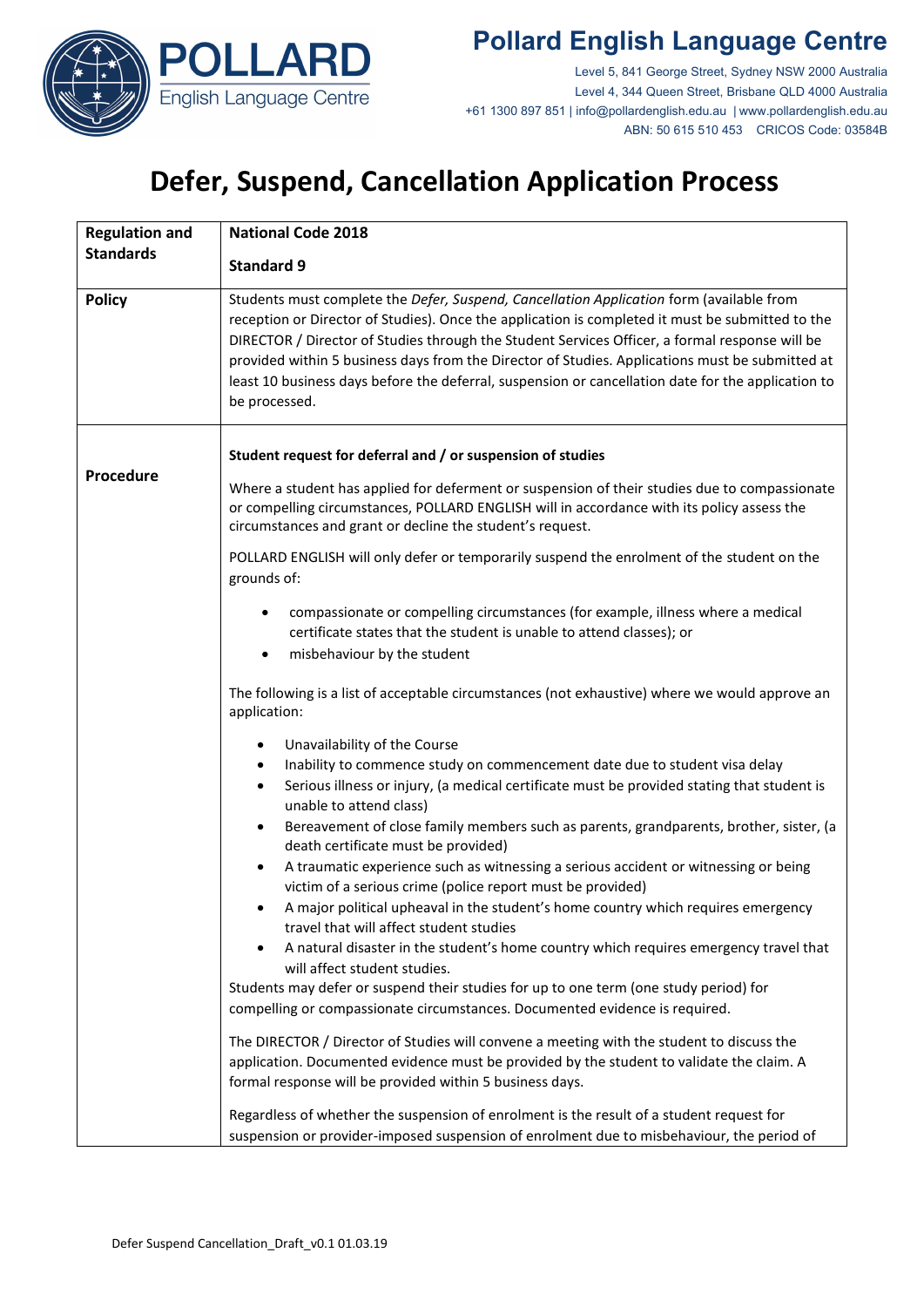

Level 5, 841 George Street, Sydney NSW 2000 Australia Level 4, 344 Queen Street, Brisbane QLD 4000 Australia +61 1300 897 851 | info@pollardenglish.edu.au | www.pollardenglish.edu.au ABN: 50 615 510 453 CRICOS Code: 03584B

suspension of enrolment (as entered in PRISMS) should not be included in attendance monitoring calculations.

#### **Student Visa**

Deferment, suspension or cancellation of enrolment may affect the students Visa. As such, we will refer the student to the Department of Home Affairs (DHA) website or helpline (131 881) for information, and the local DHA office for advice, on how the potential change to enrolment status may impact upon his or her visa.

In the case that a student's enrolment is deferred, suspended or cancelled we will notify Department of Education (DE) via PRISMS of the change in enrolment.

Please note that misbehaviour of the student may also be grounds for cancellation of studies.

#### **Student request for cancellation of enrolment**

Students who request cancelling their enrolment to go to another college must follow the 'Student Transfer Policy' and complete the appropriate documentation.

Students cancelling enrolment to return to their home country must complete the "Defer, Suspend, Cancellation Application" form and supply supporting evidence such as airline ticket and departure date.

POLLARD ENGLISH will notify DE via PRISMS of changes to a student's enrolment within 10 business days of duly received, signed and dated documents provided by the student.

Should POLLARD ENGLISH reject the cancellation application, the student will receive a refusal letter and have the right to access POLLARD ENGLISH internal complaints and appeals process within 20 working days of date on refusal letter (allow extra 3 days for postage).

Fees will be refunded (if applicable) in accordance with our Refund Policy.

#### **Provider initiated suspension or cancellation of student's enrolment**

Misbehaviour by the student may result in the suspension or in the worst-case scenario the cancellation of enrolment. POLLARD ENGLISH may suspend further study or cancel enrolment for both academic and non-academic misconduct.

#### **Misbehaviour**

The DIRECTOR / Director of Studies will convene a meeting with the student to discuss the misbehaviour of the student.

If POLLARD ENGLISH initiates the suspension or cancellation of a student's enrolment, POLLARD ENGLISH will formally notify the student of its intention and allow the student 20 working days to access the college internal complaints and appeals process, unless extenuating circumstances relating to the welfare of the student applies. The severity of the individual case will decide whether the enrolment should be suspended or cancelled.

In cases of student misbehaviour of a criminal nature: POLLARD ENGLISH will inform the police of any suspected or alleged criminal activity. And to assist DHA, POLLARD ENGLISH will give as much information as possible regarding any criminal activity when it suspends or cancels the enrolment of the student.

#### **Non-Payment of tuition fees**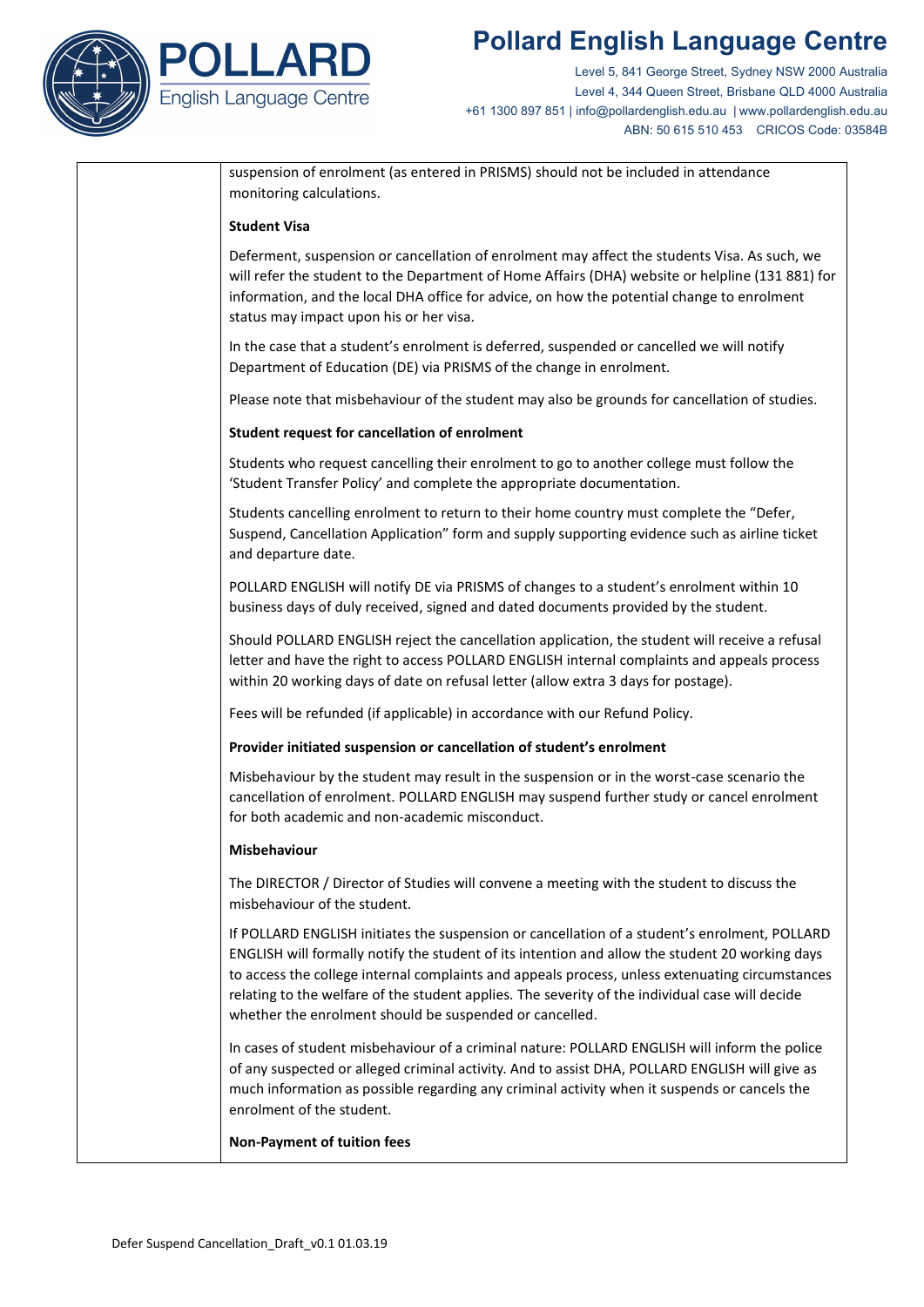

Level 5, 841 George Street, Sydney NSW 2000 Australia Level 4, 344 Queen Street, Brisbane QLD 4000 Australia +61 1300 897 851 | info@pollardenglish.edu.au | www.pollardenglish.edu.au ABN: 50 615 510 453 CRICOS Code: 03584B

| Student's enrolment can also be suspended or cancelled for not paying tuition fees as per the<br>payment schedule. The college will give two warnings to student(s) whose fees are due and will<br>also provide a good support mechanism in terms of a flexible payment option if the student is<br>having financial constraints. However, if this non-payment problem persists for a month from<br>the date of the first warning letter the student is given a final intention to report letter and as<br>per the date stipulated in this letter the student will be reported to DE/DHA for non-payment of<br>tuition fees. |
|------------------------------------------------------------------------------------------------------------------------------------------------------------------------------------------------------------------------------------------------------------------------------------------------------------------------------------------------------------------------------------------------------------------------------------------------------------------------------------------------------------------------------------------------------------------------------------------------------------------------------|
| <b>Procedural fairness</b>                                                                                                                                                                                                                                                                                                                                                                                                                                                                                                                                                                                                   |
| In the case where a student has been regarded as misbehaving, until all due investigation is<br>completed the student must be treated as innocent until they have admitted liability or via<br>other evidence such as bona fide witnesses.                                                                                                                                                                                                                                                                                                                                                                                   |
| Provider's grounds for deferment of commencement studies                                                                                                                                                                                                                                                                                                                                                                                                                                                                                                                                                                     |
| This may be granted on the grounds of compassionate or compelling circumstances.                                                                                                                                                                                                                                                                                                                                                                                                                                                                                                                                             |
| Non-Commencement reporting by POLLARD ENGLISH                                                                                                                                                                                                                                                                                                                                                                                                                                                                                                                                                                                |
| POLLARD ENGLISH can report students for non-commencement of studies on PRISMS in<br>following two scenarios:                                                                                                                                                                                                                                                                                                                                                                                                                                                                                                                 |
| If the student cannot start their course on the course commencement date the<br>college will report all students under this category for non-commencement of<br>studies on PRISMS after 14 working days. 14 days will be calculated from the<br>course commencement date. This action will cancel the student's current eCoE.                                                                                                                                                                                                                                                                                                |
| During the course of study, the college can also report students as an inactive<br>٠<br>student (student notifying cessation of studies) and cancel their eCoE on PRISMS<br>if they fail to come back after a scheduled holiday. The college will report all<br>students under this category after 14 days from the date of course/term<br>commencement. This is applicable to students who are in the middle of the<br>course and is also applicable to students who have completed one course and<br>are due to start a new course.                                                                                        |
| Recording a Deferment, Suspension or Cancellation - eCoE Outcomes                                                                                                                                                                                                                                                                                                                                                                                                                                                                                                                                                            |
| There are three different outcomes for the student's Confirmation of Enrolment (CoE):                                                                                                                                                                                                                                                                                                                                                                                                                                                                                                                                        |
| The provider notifies DET/DHA through PRISMS that it is deferring or suspending a<br>student's enrolment for a period without affecting the end date of the eCoE. In this<br>case there is no change to the eCoE or the student's enrolment status on PRISMS i.e.<br>the student's eCOE status will still be listed as 'studying'. However, the notice of<br>deferment or suspension will be recorded in PRISMS and sent to DHA. This information<br>will be kept in the student admin file for future reference.                                                                                                            |
| The provider notifies DET/DHA through PRISMS that it is deferring or suspending a<br>student's enrolment for a period which will affect the end date of the eCoE. In such<br>situations, PRISMS will cancel the original eCoE, and immediately offer the provider the<br>opportunity to create a new eCoE with a more appropriate end date. If the provider<br>does not know when the student will return, it can choose not to create a new eCoE at                                                                                                                                                                         |